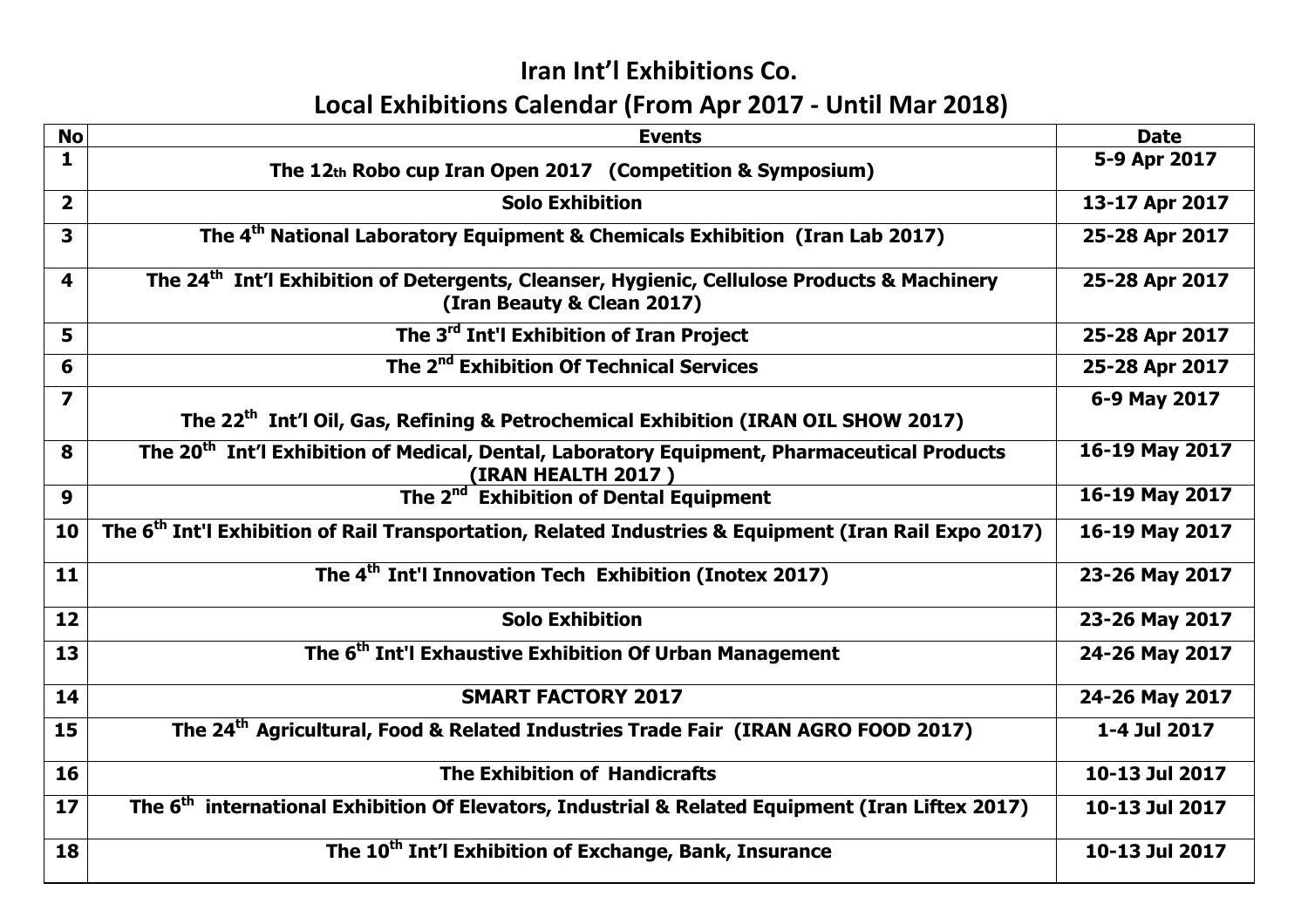| 19              | The 9 <sup>th</sup> Int'l Exhibition of Decorative stone, mining, machinery & Related Equipment                                                              | 20-23 Jul 2017     |
|-----------------|--------------------------------------------------------------------------------------------------------------------------------------------------------------|--------------------|
| 20              | The 25 <sup>th</sup> Int'l Tile, Ceramic & Sanitary Ware Exhibition                                                                                          | 20-23 Jul 2017     |
| 21              | The 15 <sup>th</sup> Kitchen, Bath, Sauna & Pool Industries & Equipment Int'l Exhibition                                                                     | 20-23 Jul 2017     |
| 22              | The 18 <sup>th</sup> Int'l Exhibition of Telecommunications, Information Technology & Solutions<br>(Iran Telecom 2017)                                       | 29 Jul -1 Aug 2017 |
| 23              | The 13 <sup>th</sup> Iran Int'l Water & Wastewater Exhibition (Watex 2017)                                                                                   | 29 Jul -1 Aug 2017 |
| 24              | The 26 <sup>th</sup> International Exhibition of Home Furniture (MOBLEX 2017)                                                                                | 8-11 Aug 2017      |
| $\overline{25}$ | The 4 <sup>th</sup> Int'l Exhibition of Stationery & Engineering                                                                                             | 8-11 Aug 2017      |
| 26              | The 26 <sup>th</sup> Persian Handmade Carpet Exhibition                                                                                                      | 23-28 Aug 2017     |
| 27              | The 9th Floor Covering, Moquette, Machine Made Carpet & Related Industries Exhibition (FMCEX 2017)                                                           | 4-7 sep 2017       |
| 28              | The 5th Specialist Iran Apparel Exhibition                                                                                                                   | 4-7 Sep 2017       |
| 29              | The 23 <sup>rd</sup> Int'l Exhibition of Textile Machinery, Raw Materials, Home Textile,<br><b>Embroidery Machines &amp; Textile Products (IRANTEX 2017)</b> | 4-7 Sep 2017       |
| 30              | The 16 <sup>th</sup> Iran Int'l Confectionery Fair (ICF 2017)                                                                                                | 14-17 sep 2017     |
| 31              | The 8 <sup>th</sup> Int'l Exhibition Of Beverage, Tea, Coffee & Related Industries                                                                           | 14-17 sep 2017     |
| 32              | <b>Solo Exhibition</b>                                                                                                                                       | 14-17 sep 2017     |
| 33              | The 11 <sup>th</sup> Int'l Exhibition of Iran Plast                                                                                                          | 26-29 sep 2017     |
| 34              | The 9 <sup>th</sup> Int'l Mother, Baby & Child Exhibition (MBC 2017)                                                                                         | 26-29 sep 2017     |
| 35              | The 17 <sup>th</sup> Tehran Int'l Industry Exhibition (T.I.I.E 2017)                                                                                         | 6-9 Oct 2017       |
| 36              | The 10 <sup>th</sup> Int'l Nanotechnology Exhibition (IRANANO 2017)                                                                                          | 6-9 Oct 2017       |
| 37              | The 4 <sup>th</sup> Int'l Exhibition of HSE, Fire Fighting & Rescue (HSEEXPO 2017)                                                                           | 6-9 Oct 2017       |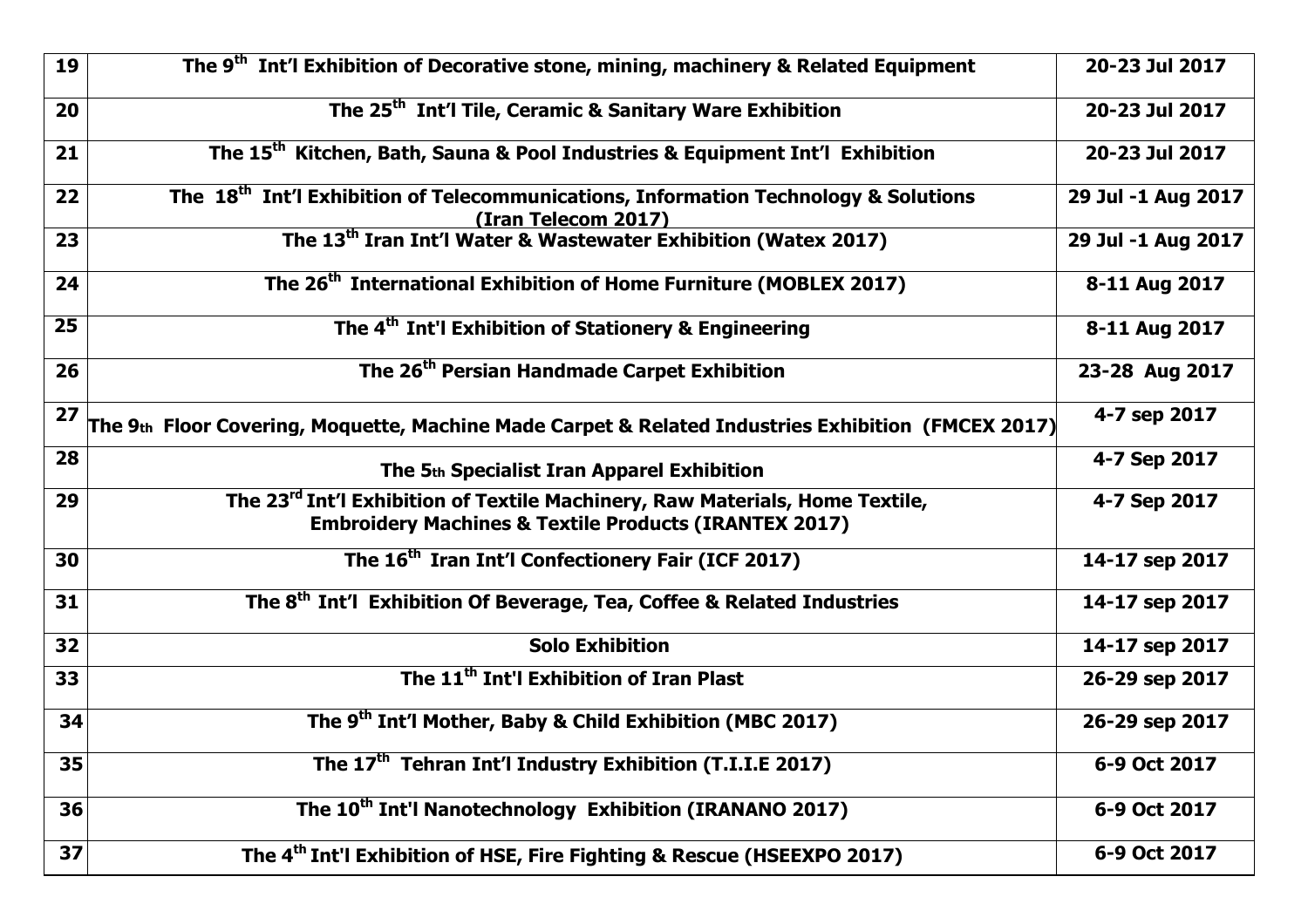| 38 | The 16 <sup>th</sup> Int'l Exhibition of Installation<br>(Heating, Cooling, Ventilating, Air Conditioning & Refrigerating)(IHE 2017) | 16-19 Oct 2017 |
|----|--------------------------------------------------------------------------------------------------------------------------------------|----------------|
| 39 | The 3 <sup>rd</sup> Int'l Exhibition of Hospital Building, Infrastructure, Installation & Equipment<br>(Iran hospitex 2017)          | 16-19 Oct 2017 |
| 40 | The 2 <sup>nd</sup> Int'l Exhibition of Halal protein products and related industries                                                | 16-19 Oct 2017 |
| 41 | <b>Hospitality Iran 2017</b>                                                                                                         | 16-19 Oct 2017 |
| 42 | The 16 <sup>th</sup> Int'l Exhibition of Poultry, Livestock, Dairy and Related Industries (IRANPLEX 2017)                            | 26-29 Oct 2017 |
| 43 | The 15 <sup>th</sup> Int'l Exhibition of Transportation & Urban Services (TITUF 2017)                                                | 26-29 Oct 2017 |
| 44 | The 17 <sup>th</sup> Int'l Electricity Exhibition (IEE)                                                                              | 5-8 Nov 2017   |
| 45 | The 13 <sup>th</sup> Int'l Exhibition of Mine, Mining, Construction Machinery & Related Equipment<br>(Iran Conmin 2017)              | 5-8 Nov2017    |
| 46 | <b>Solo Exhibition</b>                                                                                                               | 5-8 Nov2017    |
| 47 | The 12 <sup>th</sup> Auto Parts Int'l Exhibition (IAP 2017)                                                                          | 15-18 Nov 2017 |
| 48 | The 14th Int'l Exhibition of Metallurgy (IRAN METAFO 2017)                                                                           | 15-18 Nov 2017 |
| 49 | The 17 <sup>th</sup> Int'l Exhibition of Household Appliances                                                                        | 25-28 Nov 2017 |
| 50 | The 4 <sup>th</sup> Int'l Exhibition of Bags, Shoes, leather & Related Industry (MPEX 2017)                                          | 25-28 Nov 2017 |
|    | 51 The 7 <sup>th</sup> Int'l Exhibition of Agricultural, Organic, Health & Natural Products Technology (Agro Tech 2017)              | 25-28 Nov 2017 |
| 52 | The 17 <sup>th</sup> Int'l Exhibition Paint, Resin, Industrial Coatings & Composites                                                 | 5-8 Dec 2017   |
| 53 | The 11 <sup>th</sup> Int'l Flour & Bakery Industry Exhibition (Ibex 2017)                                                            | 5-8 Dec 2017   |
| 54 | The 5 <sup>th</sup> Int'l Exhibition of Metal Rod Industries, Cables and Wire, Tube & Related Machinery                              | 5-8 Dec 2017   |
| 55 | The 5 <sup>th</sup> int'l structure & frontage and related industries Exhibition (STRUFEX 2017)                                      | 5-8 Dec 2017   |
| 56 | The 3 <sup>rd</sup> Int'l Exhibition of building New technologies                                                                    | 5-8 Dec 2017   |
| 57 | The 24 <sup>th</sup> Int'l Exhibition of Printing, Packing & Related Machinery                                                       | 15-18 Dec 2017 |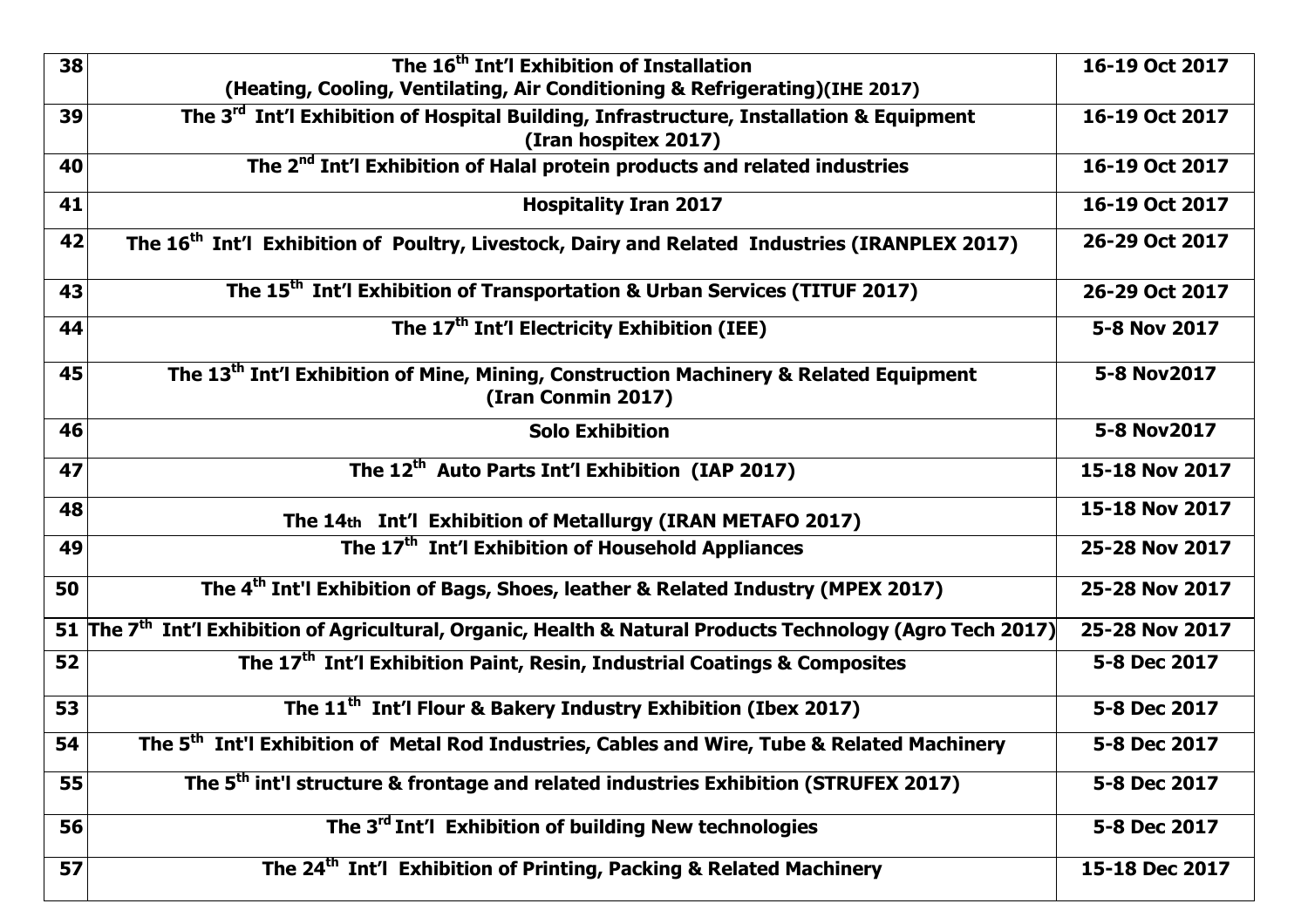| 58 | The 18 <sup>th</sup> Exhibition of Research and technological achievements                                                     | 15-18 Dec 2017 |
|----|--------------------------------------------------------------------------------------------------------------------------------|----------------|
| 59 | The 23 <sup>th</sup> Int'l Exhibition of Electronic, Computer& E – Commerce (Iran Elecomp 2017)                                | 25-28 Dec 2017 |
| 60 | The 7 <sup>th</sup> Int'l Exhibition of Office Furniture                                                                       | 25-28 Dec 2017 |
| 61 | The 14 <sup>th</sup> Int'l Exhibition of Advertising, Marketing & Related Industries                                           | 4-7 Jan 2018   |
| 62 | The 11 <sup>th</sup> Int'l Exhibition of goods, services, and equipment stores and chain stores                                | 4-7 Jan 2018   |
| 63 | The 7 <sup>th</sup> Int'l Exhibition of Pipe & Connections Machineries and Related Equipment                                   | 4-7 Jan 2018   |
| 64 | The 16 <sup>th</sup> Int'l Exhibition of exercise and sports equipment<br><b>(Sportex 2018)</b>                                | 4-7 Jan 2018   |
| 65 | The 5th Int'l Exhibition on Nuts, Dried Fruits & Related Industries                                                            | 4-7 Jan 2018   |
| 66 | The 8 <sup>th</sup> Int'l Exhibition of Architecture, Modern House & Interior Design (MIDEX 2018)                              | 13-16 Jan 2018 |
| 67 | The 10 <sup>th</sup> int'l Exhibition of Cement, Concrete, Manufacturing Technologies & Related Machineries<br>(Cementex 2018) | 13-16 Jan 2018 |
| 68 | <b>Italian Solo Exhibition</b>                                                                                                 | 13-16 Jan 2018 |
| 69 | The 25 <sup>th</sup> int'l Exhibition Of Chandeliers & Decorative Light                                                        | 13-16 Jan 2018 |
| 70 | The 9 <sup>th</sup> Doors & Windows Technology Int'l Exhibition                                                                | 23-26 Jan 2018 |
| 71 | The 5 <sup>th</sup> int'l Logistics, Supply Chain & Distribution Exhibition (IRAN LOGEX 2018)                                  | 24-26 Jan 2018 |
| 72 | The 9 <sup>th</sup> Int'l Exhibition of Bitumen , Asphalt , Insulation & Related Machineries (BAIEX2018)                       | 23-26 Jan 2018 |
| 73 | The 16th Int'l Exhibition of Accessories & Furniture's Machineries, Equipment & Related Industries<br>(Medex2018)              | 2-5 Feb 2018   |
| 74 | The 9th Int'l Exhibition of Wood Industries Machineries and Related Equipment<br>(Woodex 2018)                                 | 2-5 Feb 2018   |
| 75 | The 11 <sup>th</sup> Int'l Exhibition of Tourism & Related Industry                                                            | 13-16 Feb 2018 |
| 76 | The 10th Int'l Exhibition of Gold, Silver, Jewel, Watch & Related Industries                                                   | 13-16 Feb 2018 |